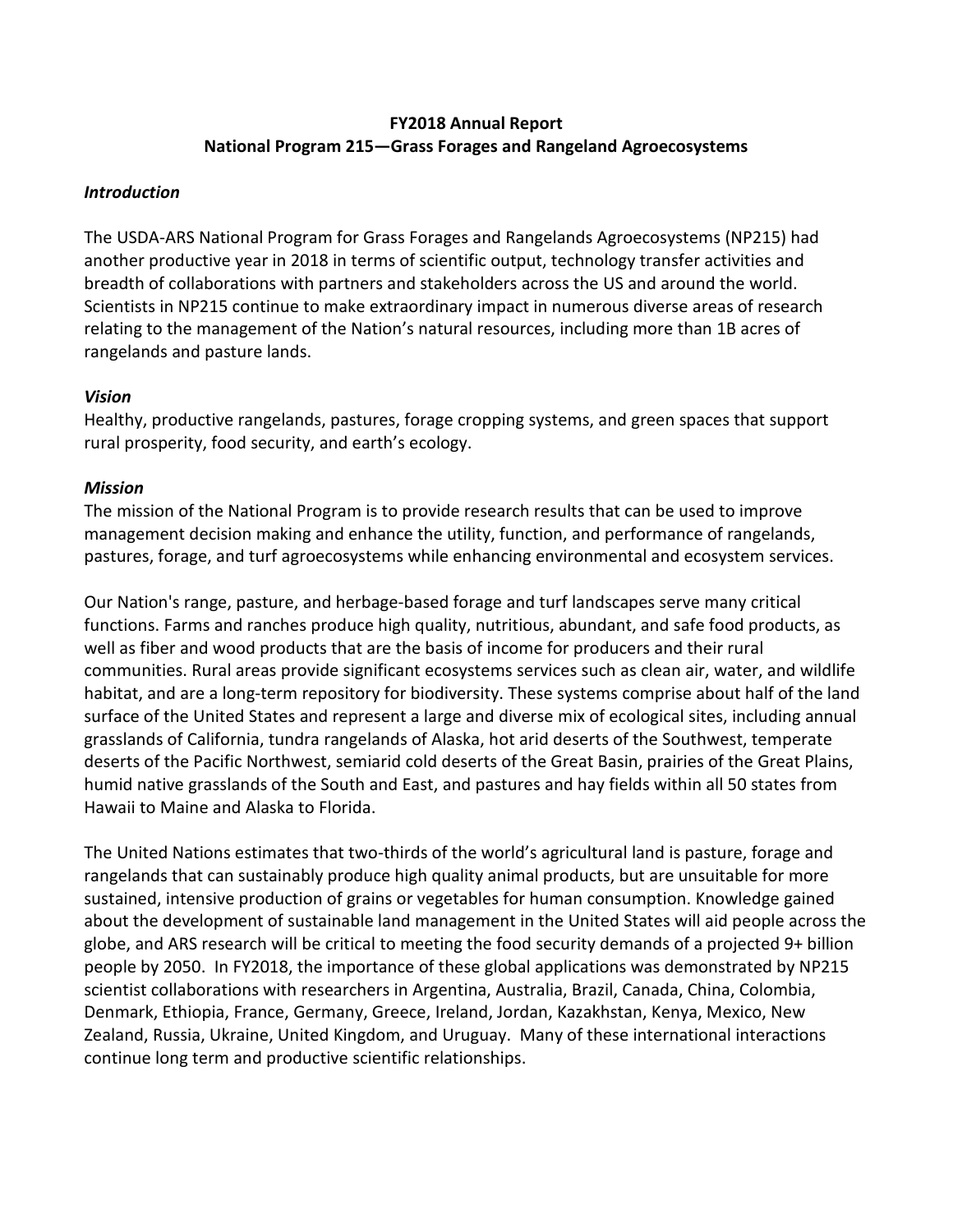The Nation's 30-40 million acres of turf lands are found around our homes, schools, municipal and commercial buildings, in our parks, greenbelts and recreational areas, and along our roadsides, airports and rights-of-way. These lands contribute to our well-being in many ways, including beautifying our towns and cities; enhancing property values; and providing vital environmental services such as erosion prevention, nutrient cycling, carbon sequestration and aquifer replenishment. These industries contribute an estimated \$40 billion a year to the U.S. economy.

Pastures, forages and rangelands are the primary forage base for U.S. livestock grazing industries and are used by more than 60 million cattle and more than 8 million sheep and goats. Forage livestock systems contribute more than \$100 billion in farm sales annually to the U.S. economy. The estimated value of alfalfa and other hay production is \$15 billion and is the third most valuable crop to U.S. agriculture, behind only corn and soybeans. In addition, hay exports from all U.S. ports increased 34% during the 2002-2011 period to nearly 4M metric tons per year. The publicly owned rangelands in the western U.S. are also critically important, providing forage on 260 million acres for three million beef cattle and sheep raised on over 30,000 primarily family owned and operated ranches. Nearly 70% of dietary protein and 40% of dietary calories for the U.S. population are of animal origin, and forage resources are crucial for sustained efficient production of food animal products.

The ecosystem services provided by these lands are of increasing importance. Watersheds in upland range and pasture regions are essential sources of clean water for urban areas, irrigated agriculture, and recreation. These lands provide forage and habitat for numerous wildlife species, including 20 million deer, one-half-million pronghorn antelope, 400,000 elk, 55,000 feral horses and burros, and hundreds of additional animal and bird species. An array of additional demands is also placed on these natural resources, including mining, oil and natural gas production, camping, hiking, fishing, hunting, and other recreational activities. For example, Bureau of Land Management rangelands, primarily in the western U.S., supported over 1.5M hunters and over 40M visitors in 2011. Meeting these many demands requires an improved understanding of how basic ecological processes are affected by grazing livestock production, drought, climate change, forage management and harvest, and other conservation practices.

Of particular significance is the continued close working relationship between NP215 Scientists and technical staff with the Natural Resource Conservation Service. The NRCS provides technical support to the management of ~1 billion acres of private grazing lands. ARS scientific support in the development of conservation practices deployed by the NRCS, and the quantitative techniques employed in evaluation their effects, is critically important to the management of these natural resources.

Harvested and conserved forages provide a dietary resource for continuity of livestock production that is especially important during periods of cold or drought when nutrient rich plants are not available. Harvested and conserved forages also provide an important source of roughage and nutrients for dairy cattle in confined animal feeding operations. To meet this demand, nearly 200 million tons of forage crops are harvested each year from 73 million acres in the U.S., which is 24% of the cropland providing about half the forage requirements of dairy cattle. The remainder, along with rangeland and pasture, supplies the forage needs of beef cattle, sheep, goats, horses, and other livestock. Increased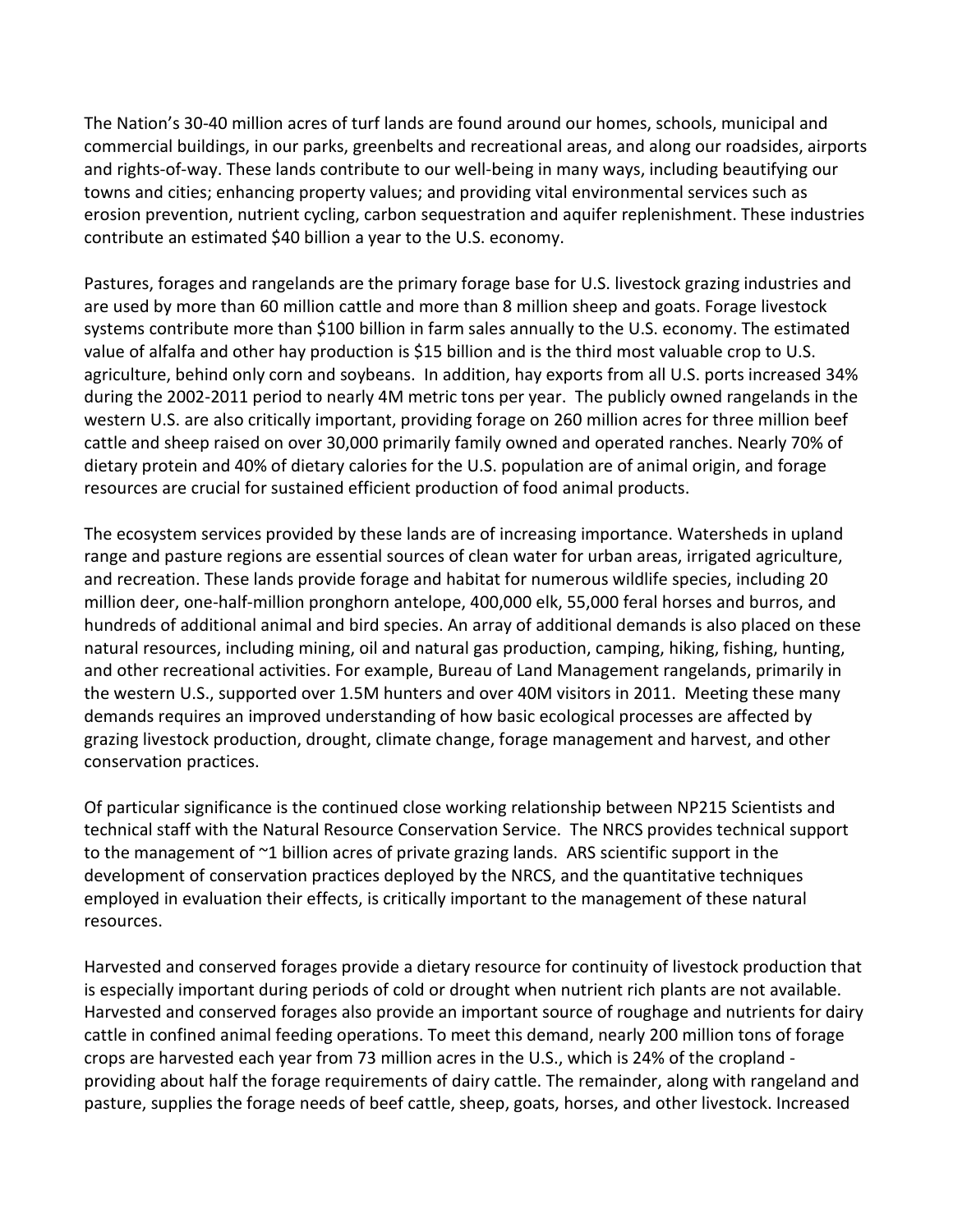forage and food animal production efficiencies are needed to ensure the competitiveness and sustainability of food animal producers and to improve domestic and international food security.

During FY 2018, 90 full-time scientists working at 21 locations across the U.S. actively engaged in 26 ARS-led and 168 cooperative research projects in NP215. ARS-lead projects underwent review by the ARS Office of Scientific Quality Review in 2018, making FY2018 the start of a new five-year project cycle in NP215.

# **Personnel news in FY2018**

### **New additions to the NP215 team in 2018 were:**

- The Plant Science Research Unit in St. Paul MN welcomed new scientist **Dr. Joshua Gamble** in 2018. Dr. Gamble is a Research Agronomist focusing on agroecology and will be evaluating cropping systems incorporating alfalfa and other perennial forages to improve water and soil quality, protect against erosion, and provide resiliency in response to climate change. His research will also measure economic and environmental impacts of cropping systems that include perennial legumes. Dr. Gamble completed Ph.D. research at the University of Minnesota in Natural Resources Science & Management.
- **Dr. Stella Copeland** joined the Range and Meadow Forage Management Research Laboratory in Burns OR in 2018. Stella is a talented research ecologist with a strong background in restoration ecology with an emphasis on evaluating the efficacy of restoration practices at very large spatial scales. She was previously a post-doc in Flagstaff, AZ with Northern Arizona University and the USGS.
- The Crop Germplasm Research Laboratory, College Station TX, hosted a visiting scientist from Brazil in 2018. **Dr. Allessandra Pereira Favero** is a plant breeder/geneticist employed by EMBRAPA (Empresa Brasileira de Pesquisa Agropecuaria). Her home laboratory is the Southeast Livestock Center, Sao Carlos, Sao Paulo, Brazil. Her work with ARS focused on the breeding and improvement of forages grasses, primarily targeted species of Paspalum.
- **Dr. Sarah Castle** joined the Plant Science Research Unit in St. Paul, MN as a Research Associate working in the area of soil microbiology and soil health. She completed a Ph.D. at the University of Montana in Ecosystem and Conservation Sciences with a dissertation entitled "Ecosystem succession in the earliest stages: Linking microbial community structure to ecological function."
- The Rangeland and Pasture Research Laboratory, Woodward OK, had two postdoctoral research associates in 2018: **Dr. Kundan Dhakal,** ORISE associate with Oklahoma State University, Stillwater. Dr. Dhakal's work focused on evaluation of sorghum germplasm lines for nitrate accumulation while under drought; **Dr. Sonisa Sharma**, of Kansas State University, Hays. Dr. Sharma studied remote sensing of woody vegetation with cross-timbers rangelands.
- **Dr. Edward (EJ) Raynor**, joined the Rangeland Resources and Systems Research Unit, Cheyenne WY, as a postdoctoral research associate. Dr. Raynor will be working on grazing behaviors and animal intake on rangelands as influenced by genetics x environment x management, as well as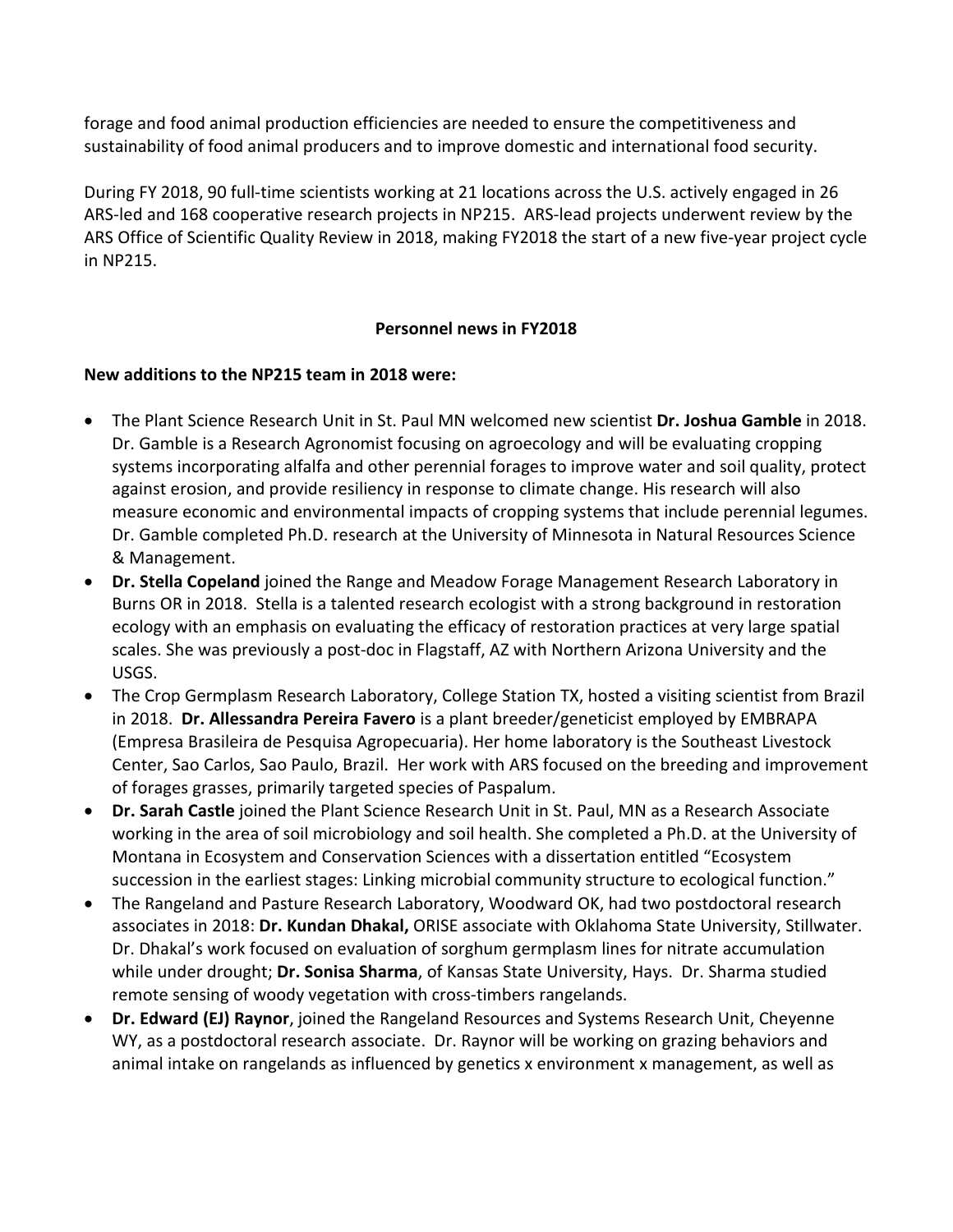analyzing long-term (since 1939) livestock production data as influenced by grazing management strategies, climate extremes, and sea surface temperature anomalies.

• **Dr. Peng Jiang** joined the Molecular Plant Pathology Laboratory, Beltsville MD, as a postdoctoral research associate in 2018. Dr. Peng is studying diagnostic methods for detection of new and emerging viruses infecting alfalfa.

# **The following scientists retired from the ranks of NP215:**

- **Dr. Robert Blank** retired from the Great Basin Rangelands Research Laboratory, Reno NV, in 2018. He continues to work with ARS as a collaborator on cheatgrass and associated changes in soil health pre and post-fire and pre and post herbicide treatments.
- **Dr. Ron Hatfield** retired after 32 years at the Dairy Forage Research Center, Madison WI. Ron, a plant physiologist, was known internationally for his work on plant cell walls, their digestibility, and other research on forage utilization, particularly protein utilization. He also served as RL for the Cell Wall Biology and Utilization Research Unit for many years. Ron provided much leadership and service to the Center during his career, and will be very much missed.
- **Dr. Geoff Brink** retired after 34 years of federal service, the last 16 of them at the Dairy Forage Research Center in Madison WI. Geoff joined ARS as a scientist in MS working on forage livestock systems. He was well known for his work on grazing and pasture management. Geoff served as research leader of the Dairy Forage Research Unit from 2015 until his retirement. He also served as acting Center Director of the DFRC during his last year.
- **Dr. Bob Graybosch** retired from the Wheat, Sorghum and Forage Research Unit, Lincoln NE in 2018. Bob's research was on wheat genetics, and he coordinated the hard winter wheat nursery program.

# **The following scientists in NP 215 received prominent awards in 2018:**

- **Dr. Lauren Porensky** of the Rangeland Resources and Systems Research Unit, Cheyenne WY, was named Outstanding Young Range Professional by the Society for Range Management in 2018.
- **Dr. Prasanna Gowda** received the 2018 Laj Ahuja Ag Systems Modeling Award and 2018 SSSA Fellow award during the Soil Science Society of America annual meeting.

The quality and impact of NP 215 research was further evidenced in 2018 by the following:

- 181 refereed journal articles published;
- one new patents application filed and two new invention disclosures;
- two new cooperative research and development agreement, and 12 new material transfer agreement with stakeholders.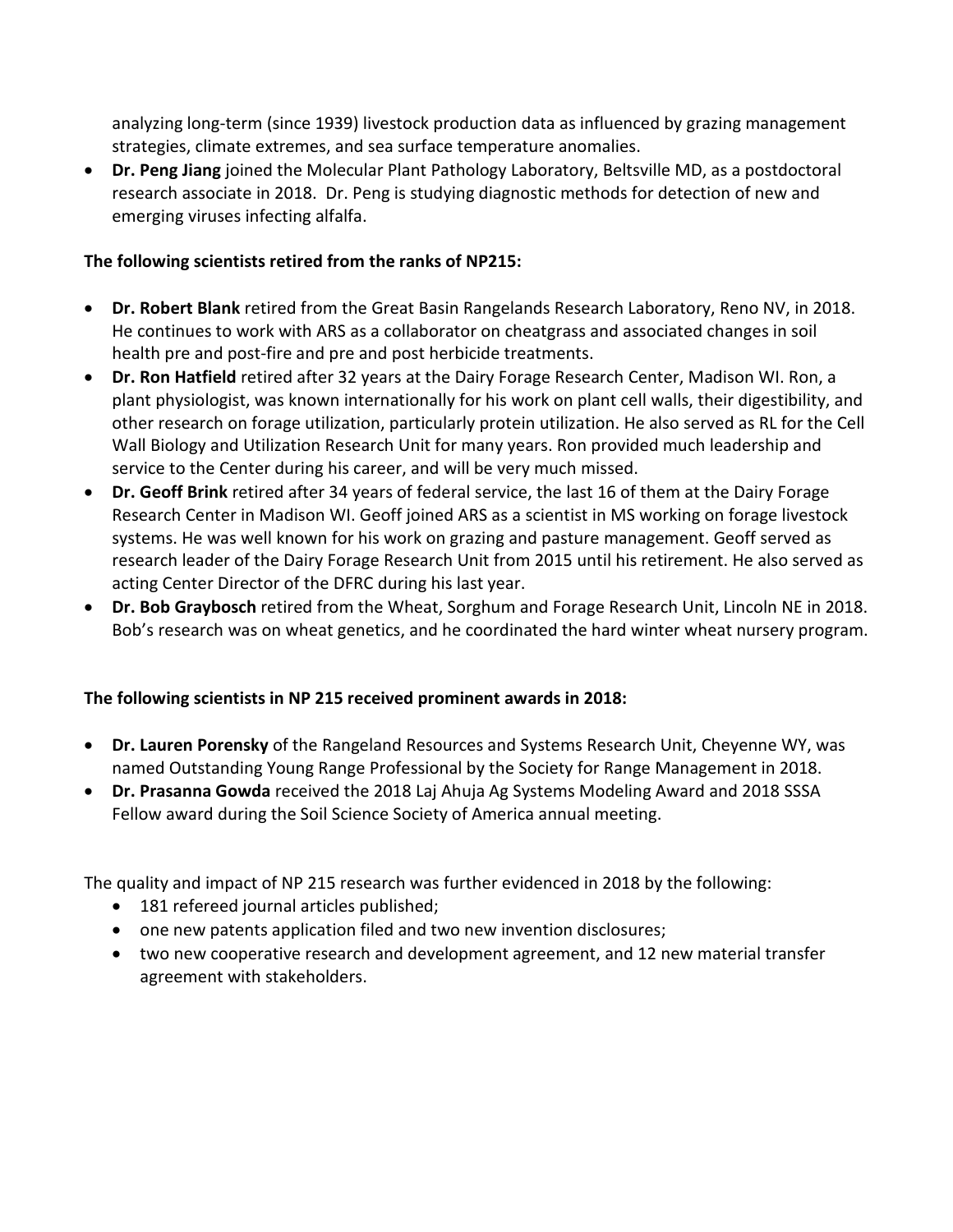### **NP 215 Accomplishments for FY2018**

This section summarizes significant and high impact research results that address one of the specific components of the FY2018-2022 action plan for the NP 215. Each section summarizes accomplishments of individual research projects in NP 215. Of particular note are the many high impact accomplishments that address key problems facing management of the Nation's grazing lands. Units in the NP215 program have been nimble in directing research to develop conservation practices and pasture/forage management systems that solve critical problems, including controlling wildfire and erosion, enhancing habitat values for critical species including sage grouse, controlling invasive species such as cheatgrass, and developing ecologically based techniques for quantitatively assessing and monitoring land. Many of the programs summarized for FY 2018 include significant domestic and international collaborations with both industry and academia. These collaborations provide extraordinary opportunities to leverage funding and scientific expertise for ARS research by rapidly disseminating technology, which enhances the impact of ARS research programs.

# **Component 1. Improved Rangeland Management for Enhanced Livestock Production, Conservation, and Ecological Services**

*Elevated carbon dioxide effects on forage quality in mixed grass prairie*. Two of the most important aspects of the global climate are increases in carbon dioxide  $(CO<sub>2</sub>)$  in the atmosphere and global temperature. ARS scientists in Fort Collins, Colorado, and Cheyenne, Wyoming, in collaboration with ARS scientists in Woodward, Oklahoma, conducted a field experiment from 2007 to 2013 to examine how increasing atmospheric CO<sub>2</sub> (from the current 400 ppm to a simulated future level of 600 ppm) and increasing temperature (by 1.5°C during the day and 3°C at night), both alone and in combination, affected the productivity and quality of forage for livestock in the northern mixed-grass prairie. Total forage production increased by an average of 38 percent over the 7-year study period, but forage quality decreased with increased atmospheric  $CO<sub>2</sub>$  combined with warming. Dry matter digestibility of the primary cool-season forage grass (western wheatgrass) dropped from 63.3 percent to 61.1 percent, and crude protein content also decreased from 7.8 percent to 6.5 percent with combined elevated  $CO<sub>2</sub>$ and warming. These changes could significantly influence management decisions by ranchers because rates at which individual cattle gain weight during the growing season are expected to decrease. Adaptation strategies to reverse this loss in weight gain could include increasing stocking rates, patch burning, fertilization at low rates, and legume interseeding.

*An online decision support tool for ranchers provides a county-level forecast of rangeland vegetation in the Northern Great Plains.* Ranchers must decide yearly whether the forage available on their land is sufficient to support their livestock without impairing the future productivity of the land. Forage productivity within a given location varies depending on the weather, and ranchers have traditionally predicted current productivity based on previous experience, which was often not objective. To provide data to help ranchers make their decisions, ARS scientists from Fort Collins, Colorado, collaborated with scientists from Colorado State University, the USDA Northern Plains Climate Hub, the National Drought Mitigation Center, and the University of Wyoming to develop the Grassland Productivity Forecast (Grass-Cast), an online tool that predicts forage productivity based on recent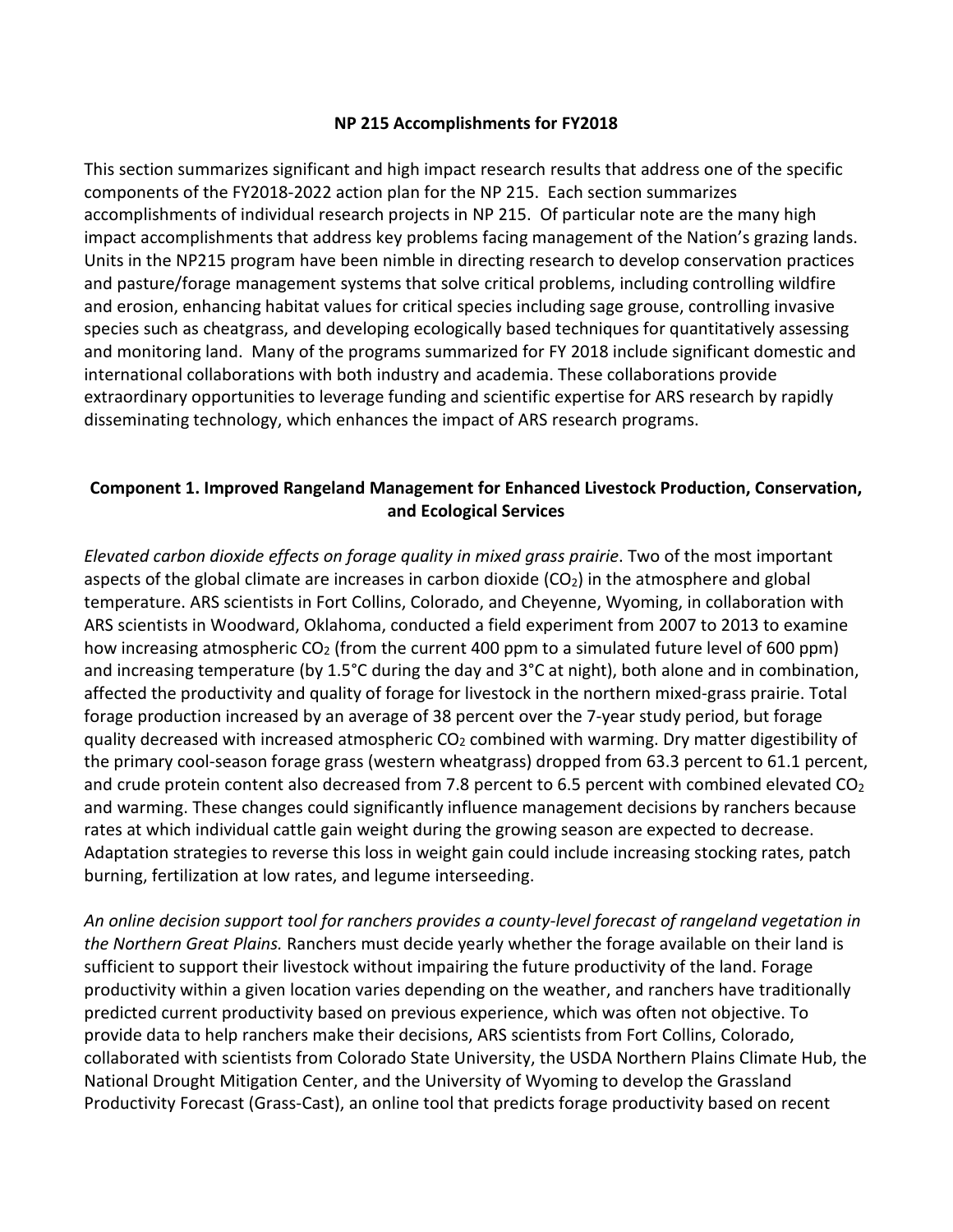weather patterns in a given area. Grass-Cast uses more than 30 years of historical forage productivity data and combines it with weather patterns to generate a prediction of future productivity. Ranchers will be able to combine these data-driven predictions with their own knowledge of their land and its ability to support livestock to decide how to manage their ranch animals, leading to greater ranch profitability and improved long-term sustainability of forage and animal production in the Northern Great Plains.

*Massive seed banks limit Russian olive control.* Land managers throughout the West are having difficulty controlling Russian olive trees and reinvading seedlings. In Montana, ARS researchers from Sidney and Miles City, with staff from the USDA Natural Resources Conservation Service in Miles City and Bridger, determined successful practices for controlling invasive Russian olive populations and for returning native species to degraded areas. They found that tree shearing followed by immediate herbicide application to the cut stump resulted in 96 percent Russian olive mortality. Because Russian olive is a nitrogen fixer, a high weed abundance was expected to limit the success of native species planted in their place. However, revegetation was successful in that almost all planted species became established. Although revegetation increased native species diversity and cover, there was no evidence in this 5-year study that the plantings competitively excluded weeds. Newly emerged Russian olive seedling counts were highly variable (approximately 50 to 5,000 seedlings per acre) in the removal area every year of the study. This information provides critical information for understanding the seed banks of Russian olive and mitigation strategies that can be used for its control.

*Seeding and herbicides establish native plants in downy brome-invaded landscapes.* Managers are struggling to restore native plants to degraded rangelands invaded by downy brome and other invasive weeds, with the end goal of increasing livestock forage production and improving wildlife habitat. ARS scientists in Miles City, Montana, collaborating with Montana Department of Environmental Quality and coal mining industry representatives, seeded native grasses, forbs, and shrubs after herbicides were applied to control downy brome in former coal mining fields that became dominated by downy brome after initial seeding efforts failed. The herbicide glyphosate, when applied in fall, just after downy brome emerged, substantially reduced downy brome cover and promoted native grass and forb establishment. Additionally, this treatment allowed establishment of big sage, among the most difficult and important species to restore to western U.S. rangelands. The strategic application of herbicides timed to the emergence of downy brome will improve efforts to remediate brome infestation of rangelands.

*Gene discovery for late flowering in grasses.* Perennial forage grasses are the basis of the meat and dairy industry, providing essential nutrition to ruminant animals. Because these grasses require expensive nitrogen inputs, there is a trend toward growing grass-legume mixes that require less nitrogen while increasing forage mass and nutritive value. However, most grasses mature before alfalfa and other legumes, thereby greatly diminishing the anticipated improved nutritive value. Maturation is associated with switching from a vegetative to a flowering state, so later flowering is desirable for grasses used in these mixtures. Previous selection for later flowering generally resulted in decreased seed production, so the selected plants could not be easily propagated. ARS researchers in Logan, Utah, identified late-flowering genes in orchardgrass and developed molecular markers for rapid lateflowering selection. They used the markers to identify late-flowering orchardgrass germplasm and gave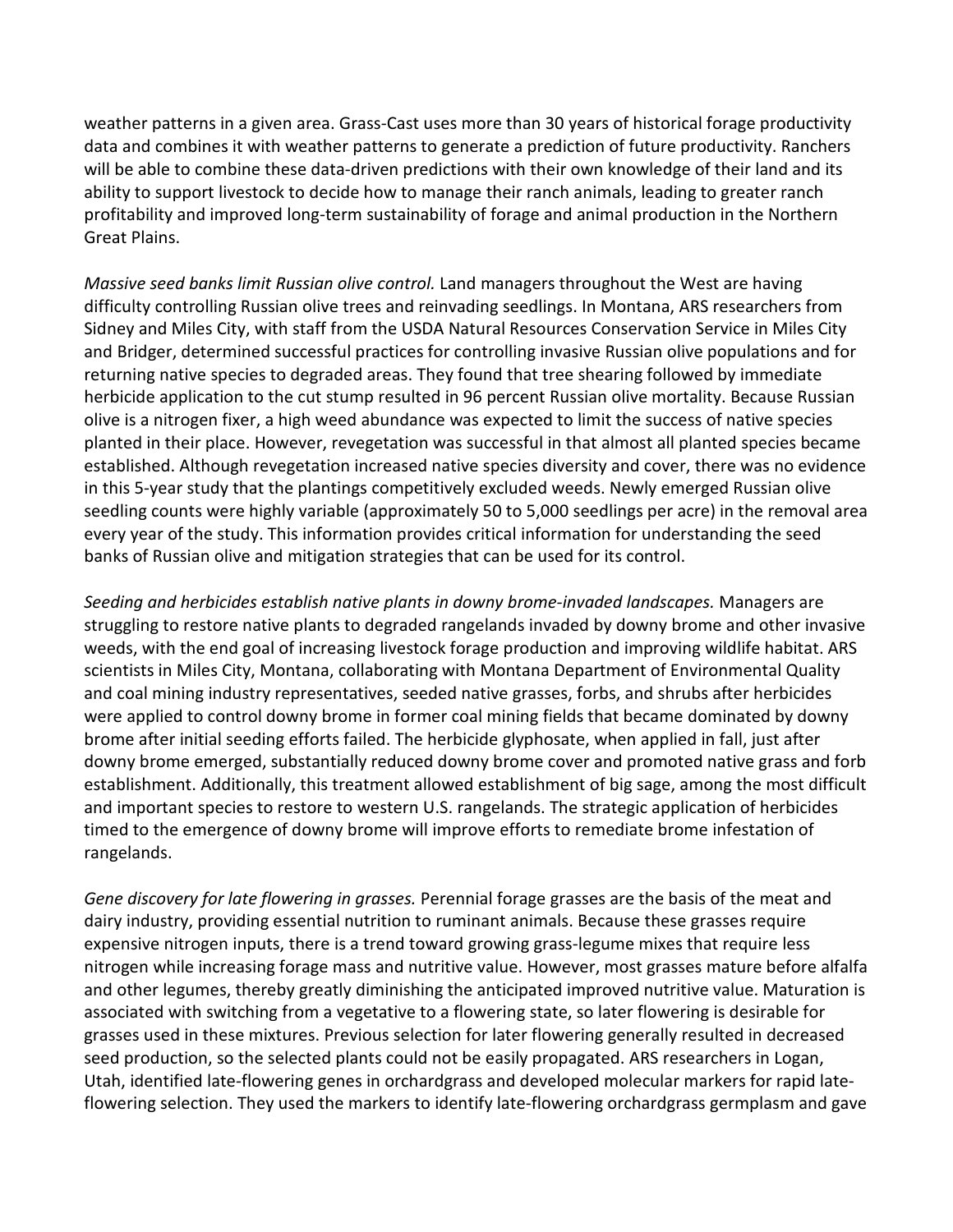grass breeders in China and the United States a valuable tool for distinguishing these genes from genes that control seed production. The markers will also enhance the development of grasses specifically for grass-legume mixtures that better match the timing of maturity among the component plants and improve their overall nutritional quality.

*Successful rangeland restoration following disturbance depends on the presence of helpful soil biology.* Invasive alien plants are believed to depend less on mycorrhizal (beneficial root fungi) associations than native plants, and weak mycorrhizal responsiveness might thus be a general mechanism of plant invasion. ARS scientists in Miles City, Montana, determined from experiments on 68 Northern Plains grassland species and 95 Central Plains species that symbiotic mycorrhizal associations increased the biomass of 19 percent and 61 percent of species, respectively. However, plants from the Northern Plains tended to have varied responses to these associations. Findings indicate that many plant species may have difficulty becoming established in areas with degraded soil biology. Some plants in the Northern Plains appeared depend less on mycorrhizal association, suggesting that they become more easily established in areas with degraded soil biology. Invasive grassland plants had a wide range of interactions with mycorrhizas and some invasive plants are thought to degrade the quality of a site's soil mycorrhizal biology. There was no evidence that invasive species respond differently to mycorrhizas than native species. Knowing how various plants depend on beneficial soil organisms, combined with assessments of soil microorganisms, will facilitate restoration efforts by matching soil management actions with the species mix that is desired for that location.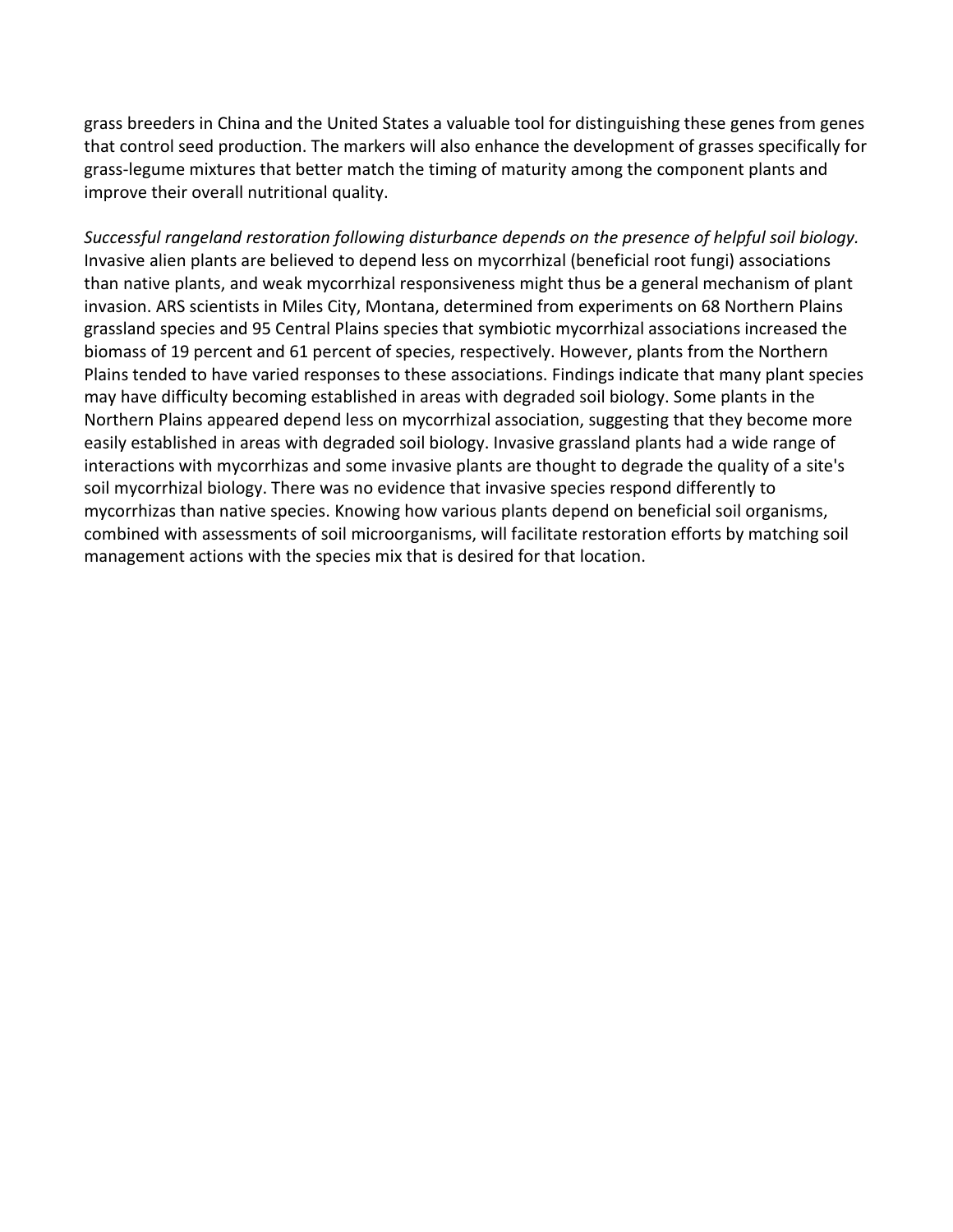### **Component 2: Develop Improved Pasture Technologies and Management Systems**

*Molasses can replace corn in grazing dairy cow diets*. Farmers who operate grazing dairy farms are interested in replacing corn with molasses as a food supplement for their animals to reduce feed costs and meet the demands of specialty milk markets such as those for organic or grass-fed milk. ARS scientists in University Park, Pennsylvania, gave either corn meal or liquid molasses to grazing, lactating dairy cows and examined the effect on milk yield and milk composition, milk fatty acid profile, and nitrogen use efficiency. Results suggest that molasses can replace corn meal on an equivalent basis without negatively affecting milk yield and composition, while slightly improving nitrogen use efficiency and beneficial fatty acids found in milk. This information offers farmers who operate grassfed dairy farms a more economical and healthful supplement for their cows.

*Improving restoration practices to reduce wildfire threats.* The accidental introduction and subsequent invasion of cheatgrass to Great Basin rangelands has increased the frequency of wildfires, and millions of dollars are spent annually fighting them. ARS scientists in Reno, Nevada, have been testing preemergent herbicides to control cheatgrass, diminish the levels of cheatgrass-associated fuels for fires, and improve rangeland restoration efforts. This research has resulted in more than a nine-fold increase in the growth of perennial grasses, shrubs, and forbs that successfully suppress cheatgrass. A reduction in cheatgrass-associated fuels significantly reduces the chance, rate, spread, and season of wildfires. Converting cheatgrass-dominated habitats back to perennial grasses, forbs, and shrubs has also substantially improved sustainable grazing resources and improved plant and wildlife diversity in the Great Basin. Using pre-emergent herbicides to control cheatgrass improves the overall health of the habitat and decreases the threat of wildfire, preserves wildlife, increases rangeland livestock production, and reduces the costs of fire control.

*Increasing big sagebrush densities for sagebrush obligate species*. Recurring wildfires have significantly reduced the density of big sagebrush resulting in loss of critical habitats for sagebrush obligate species such as sage grouse and mule deer. ARS scientists in Reno, Nevada, tested how big sagebrush could be transplanted to increase its density in crested wheatgrass stands. Their efforts resulted in a six-fold increase in big sagebrush density. Fall transplanting versus spring transplanting resulted in larger density increases of big sagebrush. The increase in shrub density improves wildlife habitat and ecosystem function while reducing livestock-wildlife conflicts.